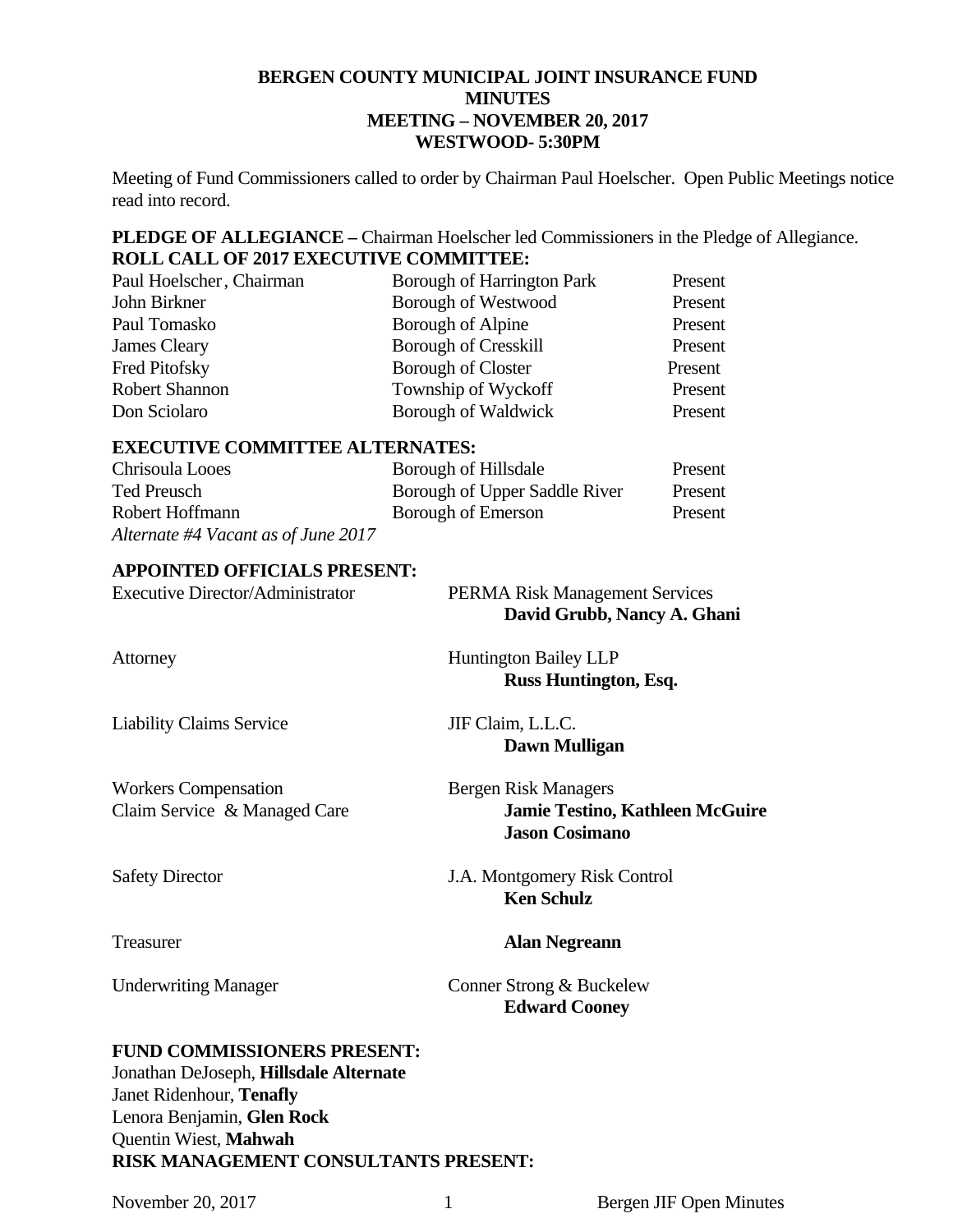Ralph Spataro, **Johl & Company**  Ezio Altamura, **GJEM Otterstedt**  Matt McArow, **GJEM Otterstedt**  Ray Celentano Colleen Holdsworth, **Eifert French**  Robert Steinbruch, **Eastern Insurers**  Gerard Quinn, **Conklin and Kraft Agency**  Art Caughlan, **Nelson-Patterson Agency**  Dominick Cinelli, **Brown & Brown** Frank Covelli, **P.I.A.**  Michael Boggio, **Chadler Solutions**  Jack Zisa, **Regional Risk Managers**  Dan Larsen, **Johl & Company** Debra Ginetto, **Burton Agency** 

**MINUTES:** Open and Closed Minutes of October 19, 2017.

#### **MOTION TO APPROVE OPEN AND CLOSED MINUTES OF OCTOBER 19, 2017:**

| Moved:                 | <b>Commissioner Sciolaro</b> |
|------------------------|------------------------------|
| Second:                | <b>Commissioner Cleary</b>   |
| <b>Roll Call Vote:</b> | <b>U</b> nanimous            |

#### **CORRESPONDENCE:**

NONE

#### **RESOLUTION - EXECUTIVE SESSION FOR CERTAIN SPECIFIED PURPOSES PERSONNEL - SAFETY AND PROPERTY OF PUBLIC- LITIGATION**

**All Persons must vacate the room for this portion of the meeting unless they Fall into one of the following categories: Fund Commissioner Executive Committee Member Risk Manager Fund Professional All persons present must have a signed confidentiality on file. Blank Confidentiality statements are available from the Secretary.** 

#### **MOTION TO RE-OPEN:**

**Moved:** Chairman Tomasko Second: Commissioner Pitofsky Vote: Unanimous

## **MOTION TO ACCEPT AND APPROVE THE PARS AS PRESENTED IN EXECUTIVE SESSION:**

 Motion: Commissioner Birkner Second: Commissioner Cleary Roll Call Vote: 10 Ayes - 0 Nays

#### **COMMITTEE REPORTS:**

**SAFETY & AWARD COMMITTEE: ROBERT SHANNON, CHAIR:** The committee met before the JIF meeting; enclosed in the agenda were the minutes from the October 19, 2017 meeting for information. Copies of the Lost Time Accident Frequency Rate as of October Month end for 2017, 2016 and 2015 were distributed for information. Executive Director said the current fund year is trending very well at 1.53 as compared to the same period for the past two years.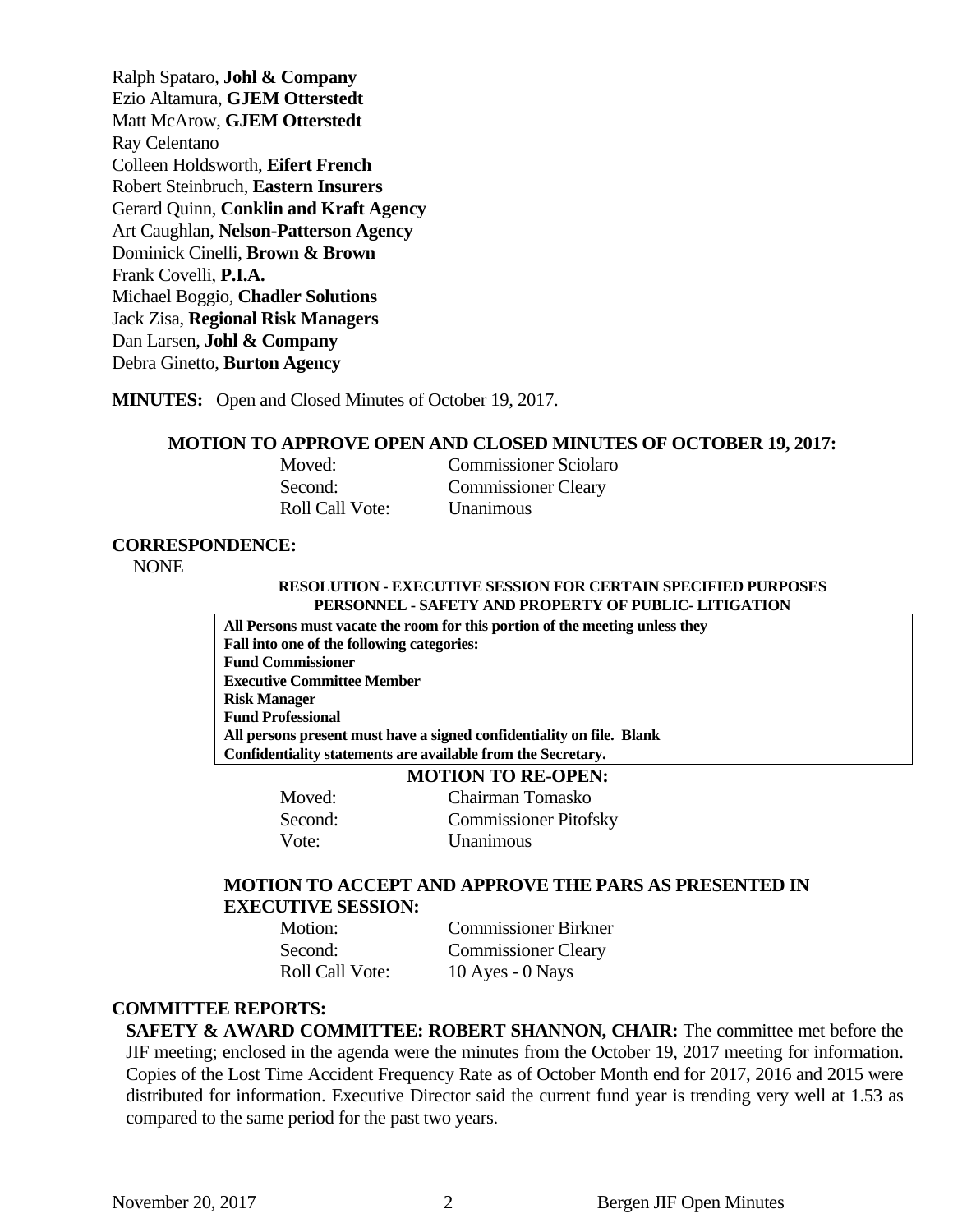**COVERAGE COMMITTEE: PAUL TOMASKO, CHAIR:** Executive Director said the committee met before the JIF meeting to review a request to amend the JIF policy language related to Physical Damage Reimbursement for Emergency Services Volunteers. Copies of the request were distributed for information.

Executive Director said the current policy language is based solely on an emergency services volunteer responding "to or from a call"; proposed language would be updated to include the non-call activities or duties as authorized by a member entity. Executive Director said the reimbursement of damages shall not exceed \$2,500. Executive Director said the committee and the MEL Underwriting Manager made the recommendation to amend the JIF language as it appears in the Policy & Procedures manual.

# **MOTION TO ACCEPT THE RECOMMENDATION AND AMEND THE PHYSICAL DAMAGE REIMBURSEMENT FOR EMERGENCY SERVICES VOLUNTEERS AS PRESENTED:**

| Motion:                | <b>Commissioner Tomasko</b> |
|------------------------|-----------------------------|
| Second:                | <b>Commissioner Preusch</b> |
| <b>Roll Call Vote:</b> | 10 Ayes - $0$ Nays          |

## **EXECUTIVE DIRECTOR:**

**DUE DILIGENCE REPORTS:** Monthly reports submitted to the Executive Committee including monthly Financial Fast Track, Loss Ratio, Lost Time Accident Frequency, Investment Summary and Rate Comparison, Expected Loss Ratio by Town Report and the Claim Activity Report.

**2018 BUDGET:** Executive Director said the proposed 2018 budget was introduced last month. All members were mailed a notice of the public hearing, as well as being published in the designated newspaper.

Enclosed in the agenda was a copy of the proposed budget and copies of draft 2018 assessments were distributed at the meeting.

## **MOTION TO OPEN THE PUBLIC HEARING ON THE 2018 BUDGET:**

| Motion:                |  |
|------------------------|--|
| Second:                |  |
| <b>Roll Call Vote:</b> |  |

Commissioner Tomasko Commissioner Pitofsky 10 Ayes - 0 Nays

**DISCUSSION OF BUDGET & ASSESSMENTS** 

*Seeing none…* 

## **MOTION TO CLOSE THE PUBLIC HEARING:**

| Motion: |                        | <b>Commissioner Pitofsky</b> |
|---------|------------------------|------------------------------|
| Second: |                        | <b>Commissioner Cleary</b>   |
|         | <b>Roll Call Vote:</b> | 10 Ayes - $0$ Nays           |

## **MOTION TO ADOPT THE 2018 BUDGET & CERTIFY ASSESSMENTS:**

 Motion: Commissioner Sciolaro Second: Commissioner Pitofsky Roll Call Vote: 10 Ayes - 0 Nays

**2018 ASSESSMENTS:** Executive Director said the 2018 Assessments will be mailed via certified mail on/about December 15<sup>th</sup> to each Bergen JIF member; a copy will be emailed to each Fund Commissioner  $\&$ Risk Manager.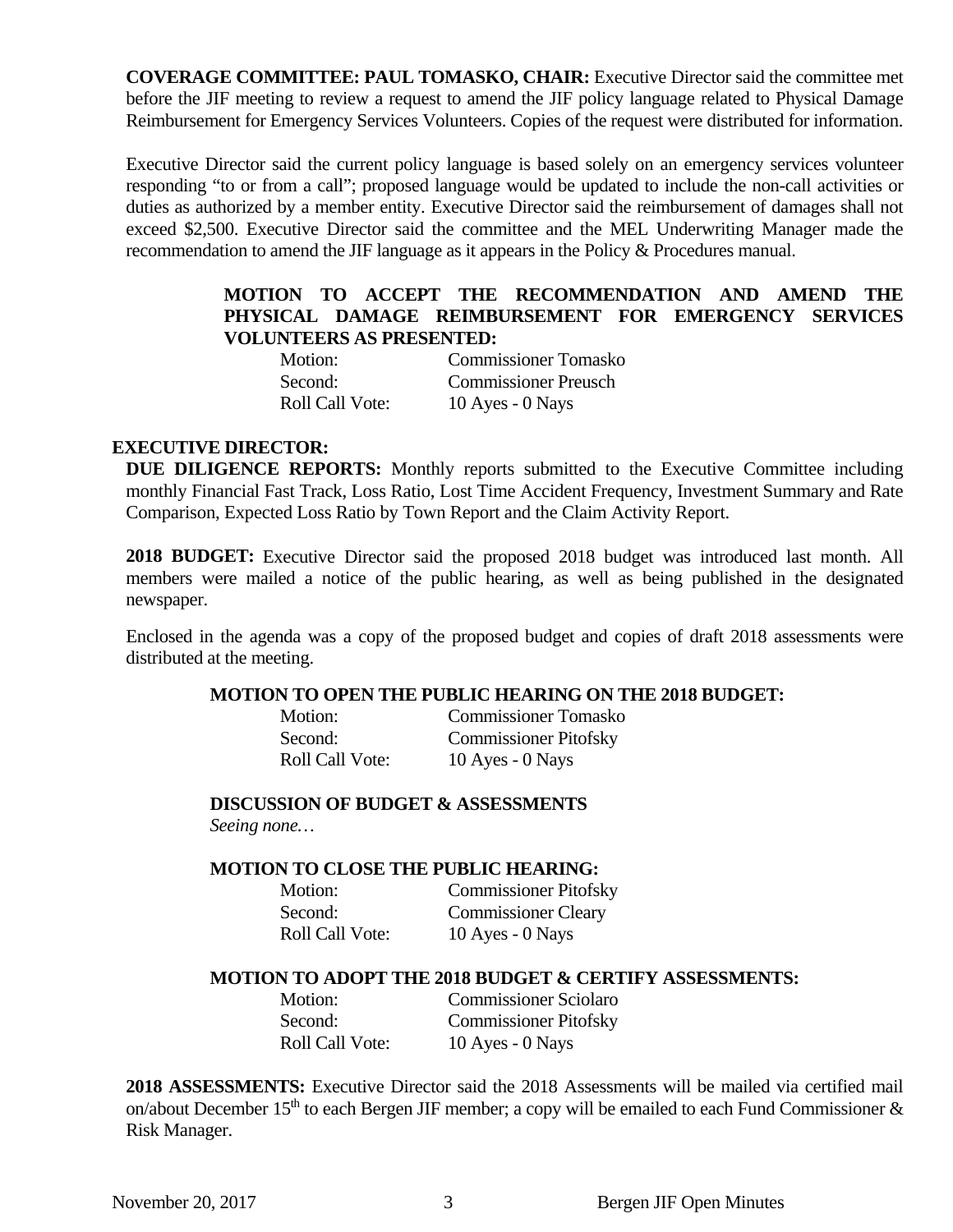**2017 DIVIDEND:** Executive Director said the Board voted at the October meeting to release a dividend in the amount of \$623,119. Completed forms are due back to PERMA no later than November 20<sup>th</sup>. A filing with the State was done and we are awaiting their response.

**RCF REPORT:** Executive Director said as reported last month, the RCF met on October 18, 2017 as a public hearing to adopt the amended 2017 Budget and adopt the 2018 Budget.

The next meeting of the RCF is scheduled for January 3, 2018 at 10:30AM at the Forsgate Country Club - Jamesburg, NJ. The fund should elect a representative to serve on the RCF Board in time for the January reorganization meeting.

## **MOTION TO ELECT PAUL TOMASKO AS THE BERGEN COUNTY MUNICIPAL JOINT INSURANCE FUND'S 2018 REPRESENTATIVE TO THE MUNICIPAL EXCESS LIABILITY RESIDUAL CLAIMS FUND:**

| Motion: |                        | <b>Commissioner Sciolaro</b> |
|---------|------------------------|------------------------------|
| Second: |                        | <b>Commissioner Pitofsky</b> |
|         | <b>Roll Call Vote:</b> | Unanimous                    |

**EJIF REPORT:** Executive Director said as reported last month, the EJIF met on October 18, 2017 as a public hearing to adopt the 2018 budget.

The next meeting of the EJIF is scheduled for January 3, 2018 10:50AM at the Forsgate Country Club - Jamesburg, NJ. The fund should elect a representative to serve on the EJIF Board in time for the January reorganization meeting.

# **MOTION TO ELECT PAUL TOMASKO AS THE BERGEN COUNTY MUNICIPAL JOINT INSURANCE FUND'S 2018 REPRESENTATIVE TO THE ENVIRONMENTAL JOINT INSURANCE FUND:**

| Motion:                | <b>Commissioner Sciolaro</b> |
|------------------------|------------------------------|
| Second:                | <b>Commissioner Pitofsky</b> |
| <b>Roll Call Vote:</b> | Unanimous                    |

**MEL REPORT:** Executive Director said as reported last month, the MEL met on October 18, 2017 to introduce the 2018 Budget & Rate Table.

The public hearing on the MEL 2018 budget was held on November 15, 2017 at 5:00 PM in the Convention Center in Atlantic City - Room 305. The report from this meeting will be included in the next agenda.

The fund should elect a representative to serve on the MEL Board in time for the January 3, 2018 reorganization meeting; meeting to be held at 11:15AM at the at the Forsgate Country Club - Jamesburg, NJ.

# **MOTION TO ELECT PAUL TOMASKO AS THE BERGEN COUNTY MUNICIPAL JOINT INSURANCE FUND'S 2018 REPRESENTATIVE TO THE MUNICIPAL EXCESS LIABILITY JOINT INSURANCE FUND:**

| Motion:                | <b>Commissioner Sciolaro</b> |
|------------------------|------------------------------|
| Second:                | <b>Commissioner Pitofsky</b> |
| <b>Roll Call Vote:</b> | Unanimous                    |

**JANUARY 2018 REORGANIZATION MEETING:** The Fund's 2018 Reorganization meeting is scheduled for Thursday, January 18, 2018 at 6:00pm at Seasons in Washington, NJ; invitations will be mailed out in early December.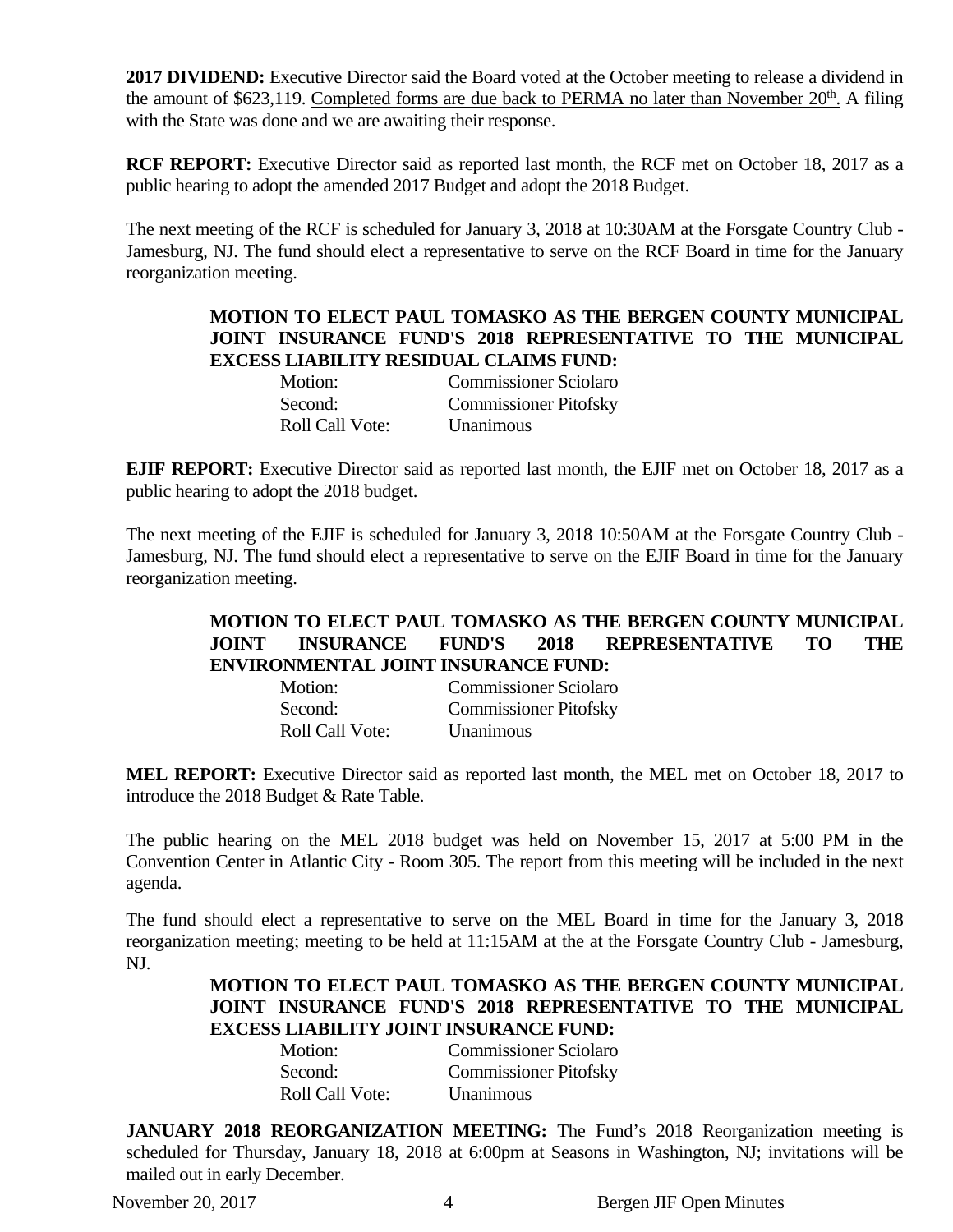Executive Director said the Fund is not scheduled to meet in December and as such it would be appropriate to authorize the Treasurer to process contracted expenses.

## **MOTION TO AUTHORIZE THE FUND TREASURER TO PROCESS CONTRACTED EXPENSES DURING THE MONTH OF DECEMBER:**

| Motion:                | <b>Commissioner Hoffmann</b> |
|------------------------|------------------------------|
| Second:                | <b>Commissioner Looes</b>    |
| <b>Roll Call Vote:</b> | 10 Ayes $-0$ Nays            |

**ELECTED OFFICIALS TRAINING:** This year's elected officials training program will focus on "Land Use Liability and Technology Risk Management". Sessions are scheduled at the League of Municipalities Conference on November  $14<sup>th</sup>$  and  $15<sup>th</sup>$ . Enclosed in the agenda was the notice that was mailed to commissioners.

For 2018, the MEL will provide a credit of \$250 against each member's assessment for each municipal elected official and authority commissioner who completes the course by May 1, 2018. The credit will continue to be extended to the member's CEO (i.e. municipal manager/administrator or authority executive director). The maximum credit is 5% of the member's assessment.

#### Executive Director's Report Made Part of Minutes.

## **TREASURER:**

**REPORT:** The Treasurer Cash and Investments as of October 31, 2017 were distributed for information. **Approving Payments Of November 2017 Vouchers Resolution 27-17** 

| <b>TOTAL 2016</b> | 1,500.00     |
|-------------------|--------------|
| <b>TOTAL 2017</b> | 154,536.52   |
| <b>TOTAL</b>      | \$156,036.52 |

#### **Confirmation Of October 2017 Claims Payments/Certification Of Claims Transfers:**

| 2013         | 0.00         |
|--------------|--------------|
| 2014         | 309,657.30   |
| 2015         | 38,545.66    |
| 2016         | 56,617.91    |
| 2017         | 213,454.36   |
| <b>TOTAL</b> | \$618,275.23 |

## **MOTION TO APPROVE RESOLUTION 27-17 FOR NOVEMBER 2017 PAYMENTS AND APPROVE CERTIFICATION OF CLAIMS/CONFIRMATION OF CLAIM PAYMENTS FOR THE MONTH OF OCTOBER 2017 AS PRESENTED:**

| Motion: | <b>Commissioner Hoffmann</b>              |
|---------|-------------------------------------------|
| Second: | <b>Commissioner Pitofsky</b>              |
| Vote:   | 10 Ayes $-0$ Nays                         |
|         | Treasurer's Reports Made Part of Minutes. |

## **FUND ATTORNEY**:

**REPORT:** Fund Attorney said there was nothing to report for the month.

#### **UNDERWRITING MANAGER:**

**LIST OF CERTIFICATES ISSUED:** Included as part of the report was a List of Certificates issued for the period of 9/22/17 to 10/21/17.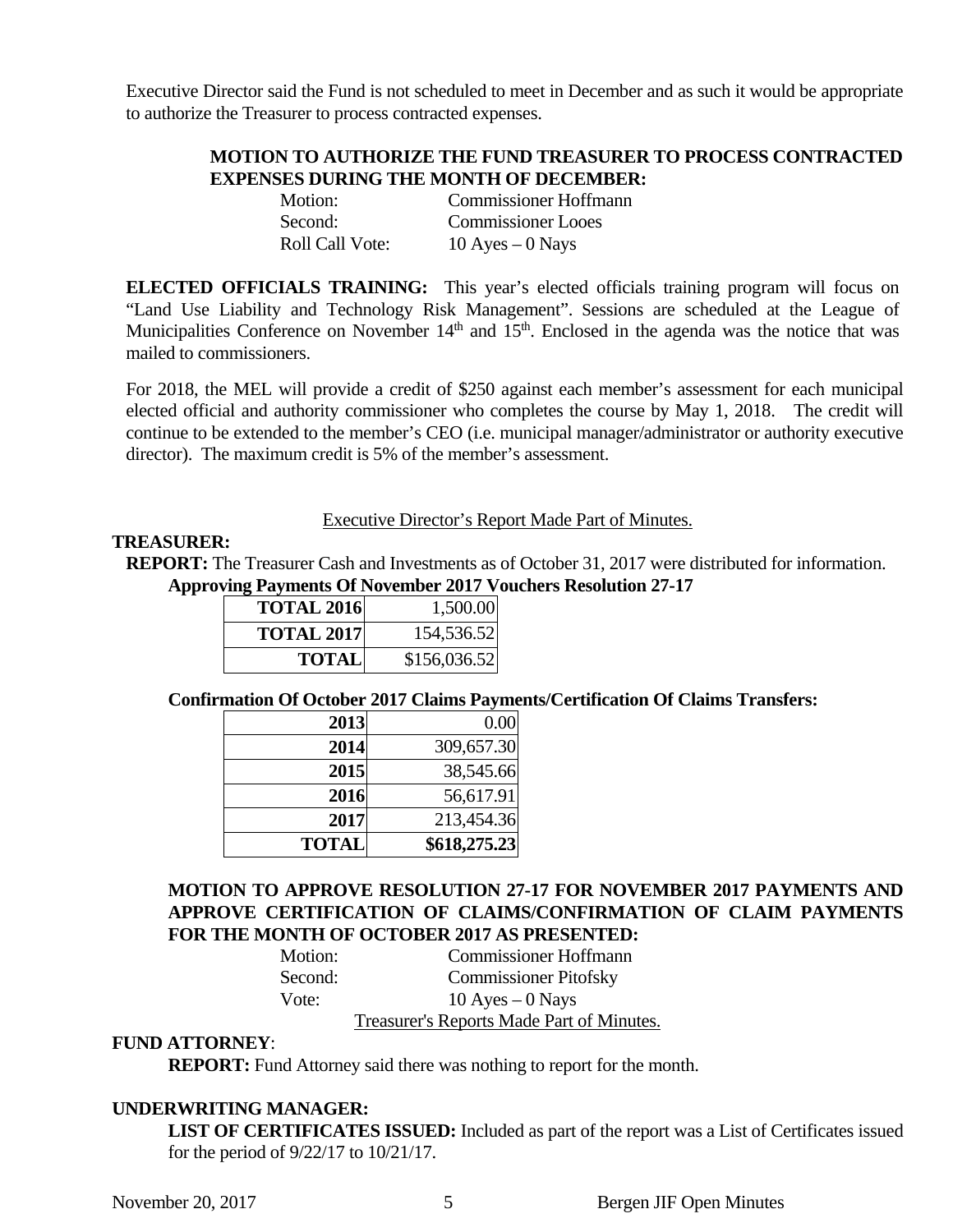**LAND USE LIABILITY:** MEL Underwriting Manager said QBE is providing \$1,000,000 of "Land Use Claims" coverage to all members for 2018, which is a significant enhancement from the \$150,000 offered in 2017. Applications will not be required; coverage will automatically be provided.

**POL/EPL POLICY FORM:** As previously reported, MEL Underwriting Manager said joint efforts with QBE have resulted in a change to policy forms from the MEL's historical policy form to a more standard commercial form. The intent of moving to a new policy form is not to change coverage, but to bring the Public Officials/EPL program in line with policy language standards in the marketplace.

**CYBER SECURITY MINIMUS STANDARDS:** MEL Underwriting Manager said the MEL Cyber Task Force will be distributing a risk management program for members to use to reduce and/or prevent cyber liability related claims.

Executive Director said the fund office would schedule an informational session for Risk Managers on Land Use Liability, the Cyber Security Minimum Standards and the POL/EPL policy form changes. Monthly Report Made Part of Minutes.

## **SAFETY DIRECTOR:**

**REPORT:** Safety Director's report was included in the agenda for review. Report included October activities, upcoming MSI classes and Safety Director Bulletins that were issued. Monthly Activity Report Made Part of Minutes.

## **MANAGED CARE:**

**REPORT:** Managed Care Provider reviewed the October report, which was included in the agenda. Report indicated a savings of 61% for the month and 61% since inception.

#### Monthly Activity Report Part of Minutes.

#### **CLAIMS:**

**REPORT:** Included in the agenda was a report of new case law pertaining to public entities. Monthly Activity Report Part of Minutes.

# **OLD BUSINESS:**

NONE

## **NEW BUSINESS:**

Commissioner Hoffmann thanked efforts by JIF members, Risk Managers and Fund Professionals in reference to the reduction of the Lost Time Accident Frequency Rate. In addition, Commissioner Hoffmann thanked BRM for the continued significant network savings, JIF Claims for their management of property and liability claims and Risk Managers for their assistance and representation of JIF members.

Commissioner Tomasko said the addition of Cyber Security was a beneficial and important topic to add to the annual Elected Officials seminar.

#### **PUBLIC COMMENT:**

Mr. Covelli thanked the Coverage Committee and the Executive Committee in clarifying the reimbursement language with respect to Physical Damage Reimbursement for Emergency Services Volunteers.

| <b>MOTION TO ADJOUNS.</b>    |  |
|------------------------------|--|
| <b>Commissioner Pitofsky</b> |  |
| <b>Commissioner Looes</b>    |  |
| Unanimous                    |  |
|                              |  |

# **MOTION TO ADJOURN:**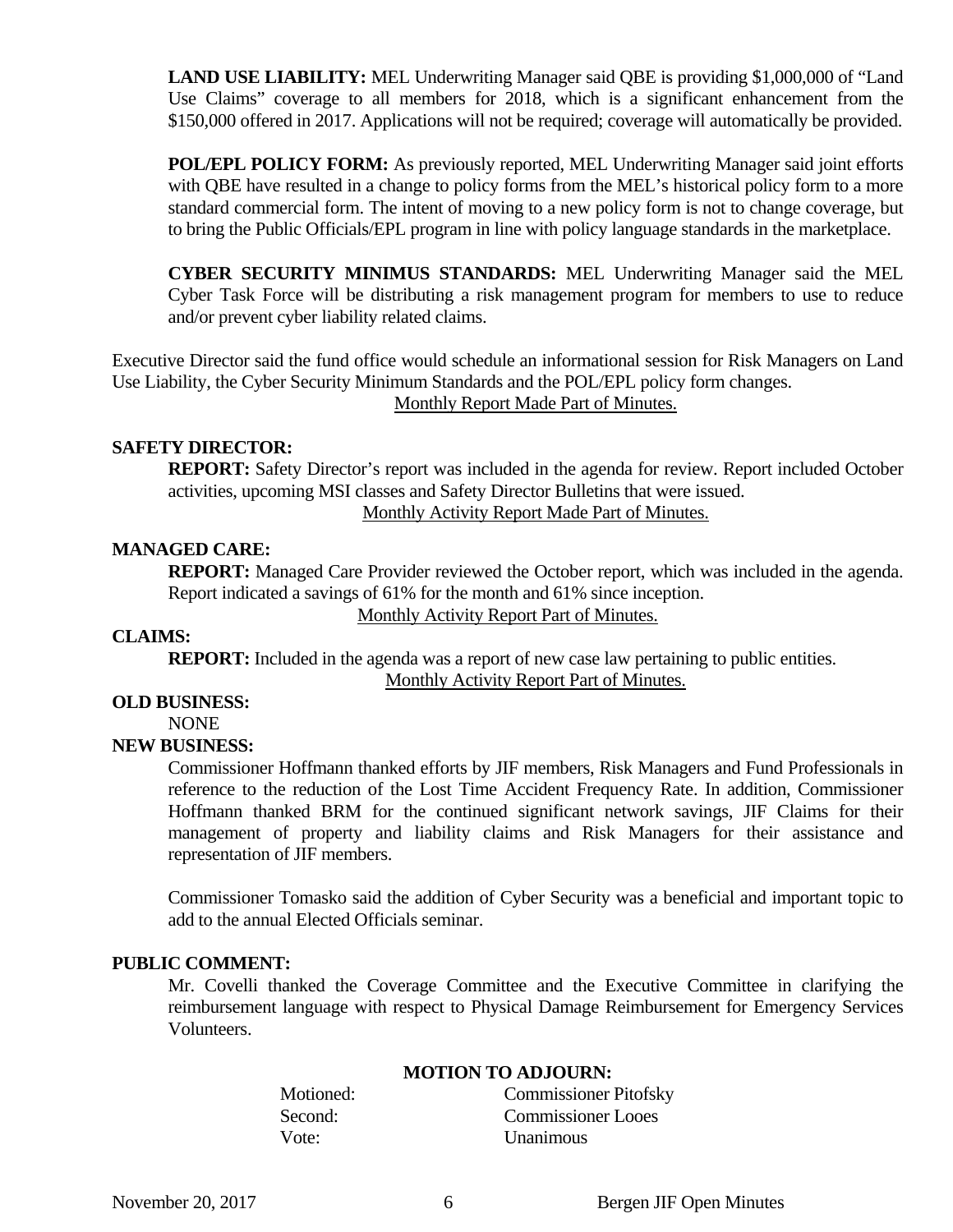# **MEETING ADJOURNED: 6:12PM**

Nancy A. Ghani, Assisting Secretary For

**JOHN BIRKNER, SECRETARY** 

Date Prepared: January 11, 2018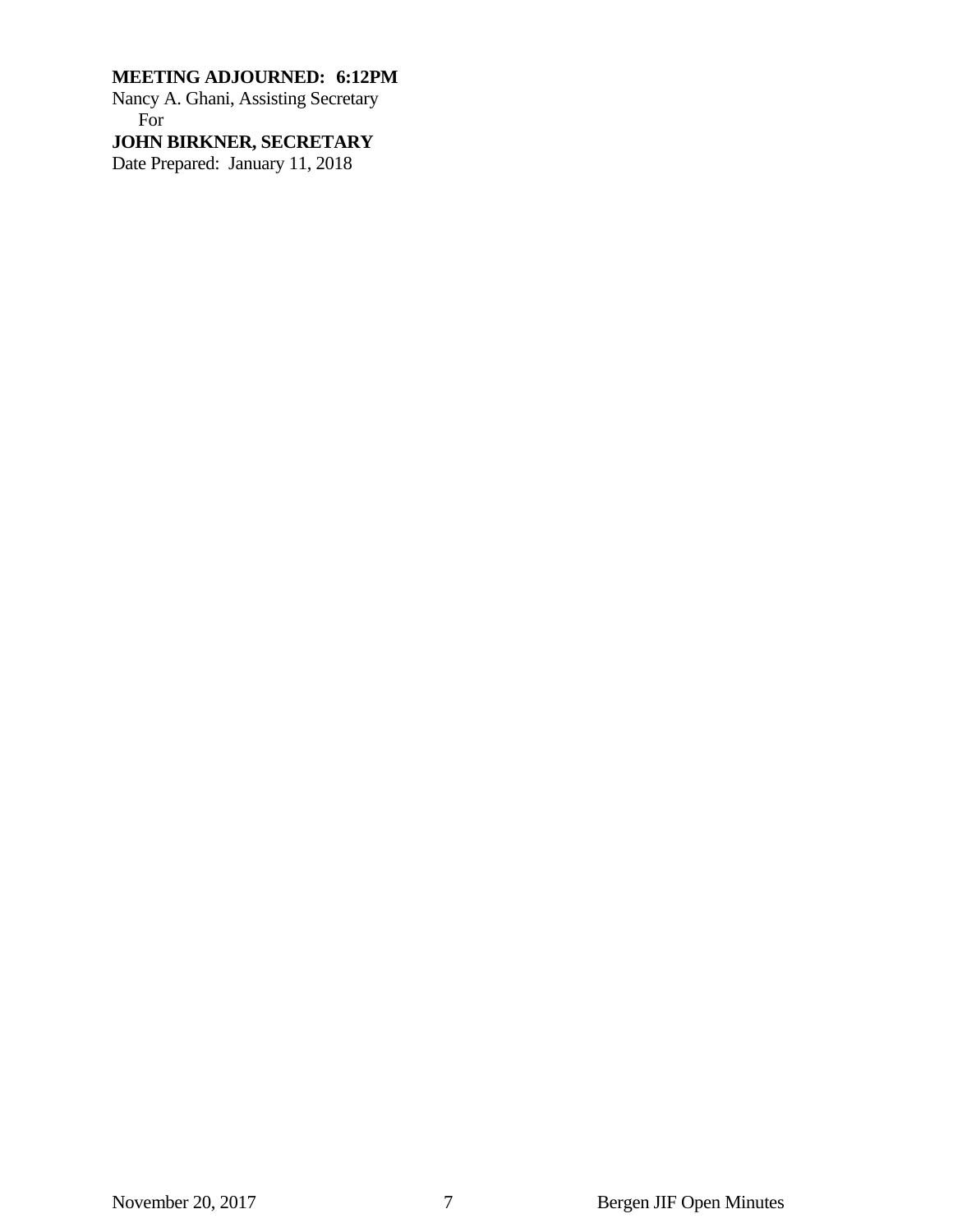# **BERGEN COUNTY MUNICIPAL JOINT INSURANCE FUND BILLS LIST**

#### **Resolution No. 27-17** NOVEMBER 2017

**WHEREAS,** the Treasurer has certified that funding is available to pay the following bills:

**BE IT RESOLVED** that the Bergen County Municipal Joint Insurance Fund's Executive Board, hereby authorizes the Fund treasurer to issue warrants in payment of the following claims; and

**FURTHER**, that this authorization shall be made a permanent part of the records of the Fund.

| <b>FUND YEAR 2016</b><br><b>Check Number</b> | <b>Vendor Name</b>             | Comment                                  |          | <b>Invoice Amount</b>  |
|----------------------------------------------|--------------------------------|------------------------------------------|----------|------------------------|
| 001501<br>001501                             | NEW MILFORD BOROUGH            | 2016 SAFETY AWARD - 11/3/17              |          | 1,500.00<br>1,500.00   |
|                                              | Total Payments FY 2016         |                                          | 1,500.00 |                        |
| <b>FUND YEAR 2017</b><br><b>Check Number</b> | Vendor Name                    | <b>Comment</b>                           |          | <b>Invoice Amount</b>  |
| 001502                                       |                                |                                          |          |                        |
| 001502                                       | BERGEN RISK MANAGERS, INC.     | COST CONTAINMENT SERVICES 11/2017        |          | 35,225.26<br>35,225.26 |
| 001503                                       |                                |                                          |          |                        |
| 001503                                       | NEW MILFORD BOROUGH            | REIMB TRAINING - 11/3/2017               |          | 225.00<br>225.00       |
| 001504                                       |                                |                                          |          |                        |
| 001504                                       | BERGEN RISK MANAGERS, INC.     | <b>TPA FEE 11/2017</b>                   |          | 28,614.63              |
| 001504                                       | BERGEN RISK MANAGERS, INC.     | CLAIMS-FROI REPORTS - 11/2017            |          | 1,445.91               |
|                                              |                                |                                          |          | 30,060.54              |
| 001505<br>001505                             | JIF CLAIMS, L.L.C.             | LIABILITY CLAIMS - 11/2017               |          | 30,497.92              |
|                                              |                                |                                          |          | 30,497.92              |
| 001506                                       |                                |                                          |          |                        |
| 001506                                       | J.A. MONTGOMERY RISK CONTROL   | <b>LOSS CONTROL SERVICES - 11/2017</b>   |          | 14,824.19<br>14,824.19 |
| 001507                                       |                                |                                          |          |                        |
| 001507                                       | PERMA RISK MANAGEMENT SERVICES | POSTAGE FEE 10/2017                      |          | 64.30                  |
| 001507                                       | PERMA RISK MANAGEMENT SERVICES | <b>EXECUTIVE DIRECTOR FEE 11/2017</b>    |          | 28,243.33              |
|                                              |                                |                                          |          | 28,307.63              |
| 001508                                       |                                |                                          |          |                        |
| 001508                                       | THE ACTUARIAL ADVANTAGE        | ACTUARIAL CONSULTING SERVICES - 11/2017  |          | 4,317.00               |
| 001509                                       |                                |                                          |          | 4,317.00               |
| 001509                                       | HUNTINGTON BAILEY, L.L.P.      | ATTORNEY FEE 11/2017                     |          | 5,164.06               |
|                                              |                                |                                          |          | 5,164.06               |
| 001510                                       |                                |                                          |          |                        |
| 001510                                       | <b>ALAN NEGREANN</b>           | TREASURER FEE 10/2017                    |          | 2,377.00               |
|                                              |                                |                                          |          | 2,377.00               |
| 001511                                       |                                |                                          |          |                        |
| 001511                                       | CONNER STRONG & BUCKELEW       | UNDERWRITING MANAGERS FEE 11/2017        |          | 1,435.84               |
| 001512                                       |                                |                                          |          | 1,435.84               |
| 001512                                       | NEWTECH SERVICES, INC.         | MONTHLY WEBSITE MAINTENANCE/HOSTNG 11/17 |          | 75.00                  |
|                                              |                                |                                          |          | 75.00                  |
| November 20, 2017                            | $8\,$                          | Bergen JIF Open Minutes                  |          |                        |